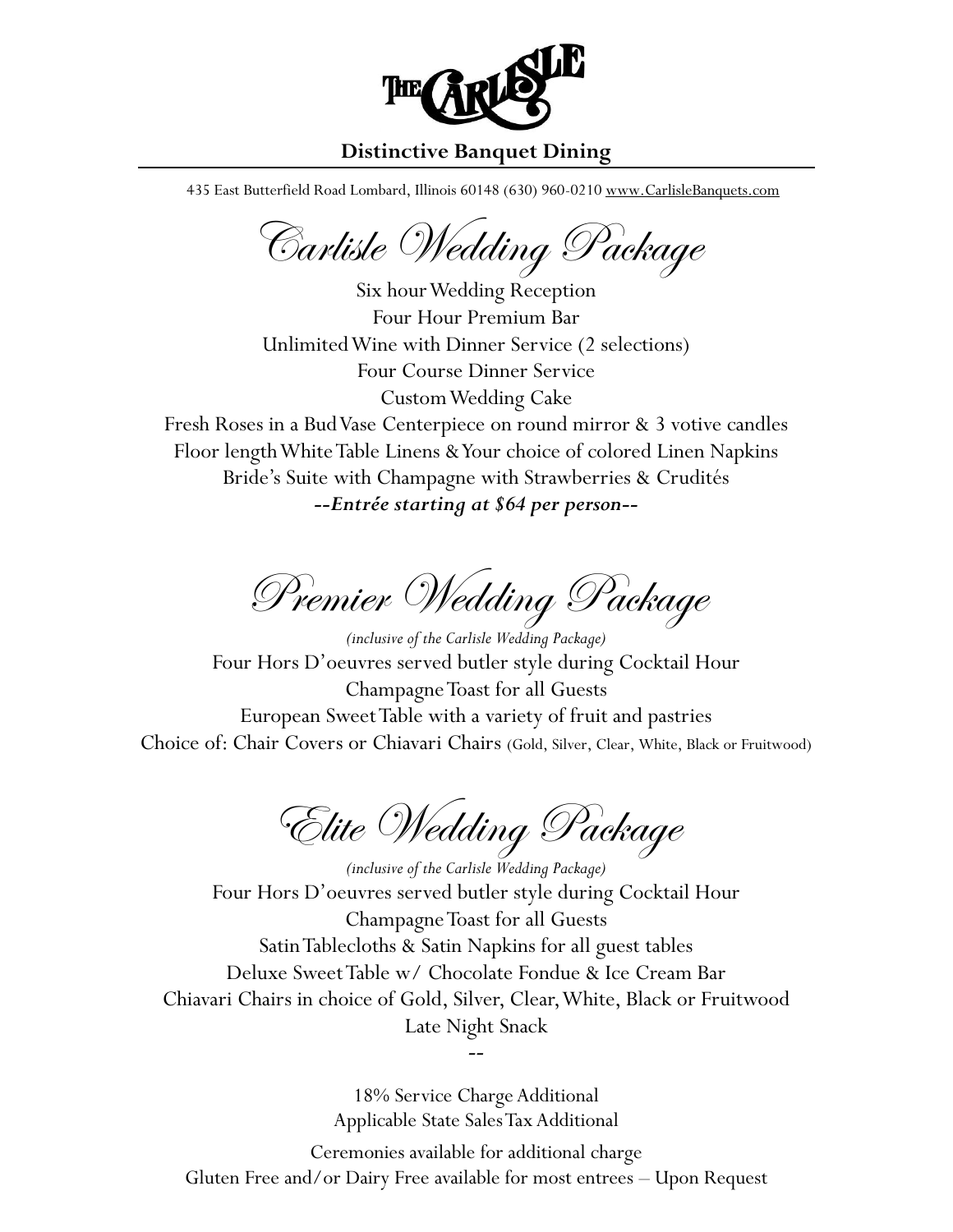First Course

**Cream of Chicken with Rice Minestrone Cream of Broccoli Cheese Chicken Noodle Tortellini Spicy New Orleans Seafood Gumbo Asparagus & Leek Potato & Leek Egg Lemon New England Clam Chowder Wild Rice Wild Mushroom Soup Carlisle Fresh Fruit Supreme**

Second Course

**Tossed Garden Greens** 

Variety of garden greens, tomato, cucumber, red cabbage & carrot

#### **Caesar**

Hearts of romaine, grated parmesan cheese, tomato wedge and croutons with Caesar or warm bacon dressing

### **Spinach**

Spinach, water chestnuts, fresh mushrooms, tomato and crumbled hardboiled egg

served with Caesar dressing or warm bacon dressing

#### **Antipasto**

Assorted greens, salami, fresh mozzarella, [pepperoncini,](https://www.google.com/search?q=pepperoncini&spell=1&sa=X&ved=0CBsQvwUoAGoVChMIrZvYyLvlxgIVy5MNCh2uIwVG) olives, red onion and green pepper with vinaigrette dressing

# **Wedge**

Wedge of iceberg lettuce with diced tomatoes, red onions and crumbled bacon topped with blue cheese dressing

#### **Chestnut**

Assorted greens, water chestnuts, bean sprouts, snow peas and tomato with sweet and sour dressing

### **Country**

Romaine, carrots, red cabbage, mushrooms, tomato and marinated artichoke heart

### **The Pearlette Salad**

Assorted baby green with fresh basil, red onion, fresh mozzarella, pearl grape tomatoes with balsamic dressing **\*Carlisle**

Assorted organic mixed greens with dried cranberries, feta cheese, walnuts & hearts of palm

served with raspberry vinaigrette dressing

### **\*Athenian**

Mixed greens, tomatoes, cucumbers, feta cheese and Kalamata olives topped with red onion and vinaigrette dressing

### **\*Caprese**

Bi-colored beefsteak tomato fresh mozzarella basil red onion olive oil with a balsamic glaze

Dressings available: Ranch, Bleu cheese, Italian, French, Grecian, Balsamic Vinaigrette, Raspberry Vinaigrette, Warm Bacon \*Denotes \$2.00 additional charges per person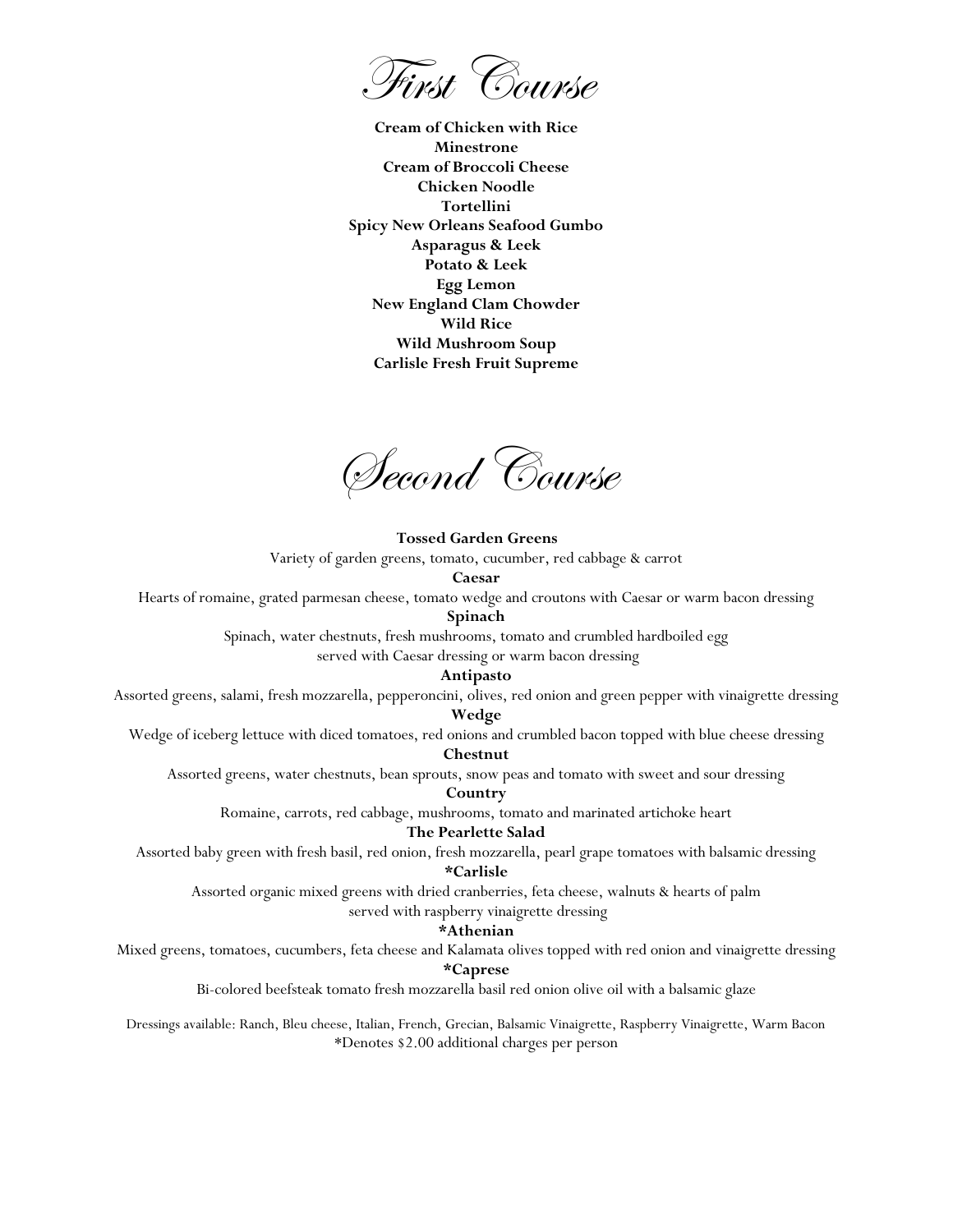Poultry

## **Chicken Breast Medallions**

Two oven roasted medallions with Provencal, White Wine, Marsala, Balsamic Sun Dried Tomato or Lemon Herb sauce

## **Baked Boneless Stuffed Chicken Breast**

Your choice of apricot sage stuffing or cranberry almond wild rice stuffing served with a white wine cream sauce

## **Chicken with Asparagus and Prawns**

Oven roasted boneless chicken medallions and prawns with Choron sauce

## **Athenian Style Breast of Chicken**

Oven roasted boneless chicken medallions with select Grecian seasoning and lemon sauce

## **Chicken Shish Kabob**

Skewered chicken medallions garnished with a sweet and spicy oriental glaze

### **Chicken Picatta**

Boneless chicken breast with lemon herb sauce

Beef

**Filet Mignon** Center cut and garnished with Cabernet sauce

## **Filet Mignon Shish Kabob**

Filet medallions skewered with mushroom, onion, tomato and pepper topped with a lemon herb demi glaze

### **Prime Rib of Beef**

Slow roasted with au jus Provencal and horseradish

# **Château Briand**

With Bordelaise and Béarnaise sauces

**Ribeye** 14oz center cut with Cabernet sauce

## **New York Strip Steak**

Center cut and served with a peppercorn brandy sauce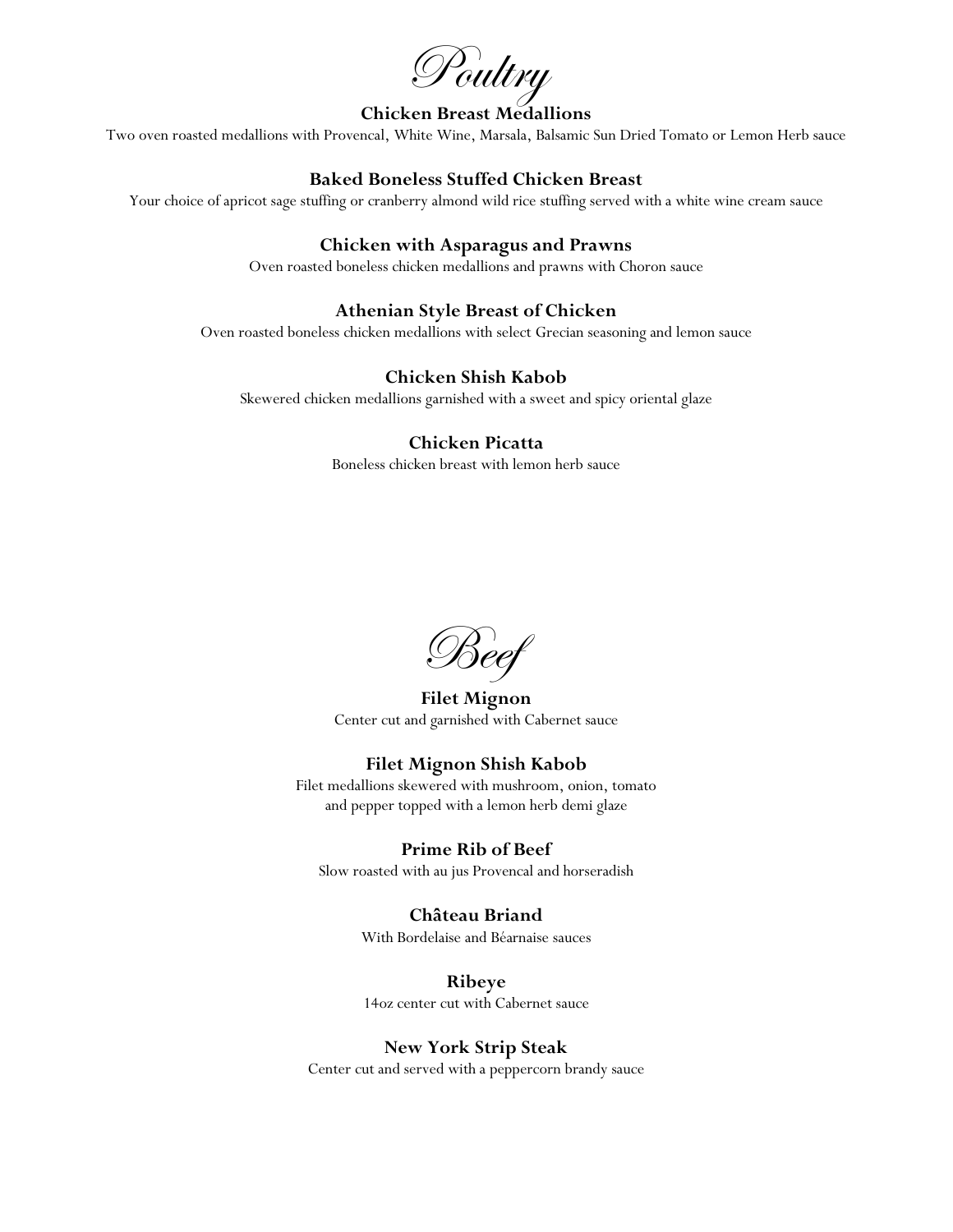Seafood

## **Salmon Filet** Oven roasted and served with a choice of dill butter or a sweet and spicy Asian glaze

# **Orange Roughy**

Oven poached in sherry with baby shrimp and lobster sauce

## **Lake Superior White Fish**

Oven roasted with olive oil, lemon and oregano

## **Chilean Sea Bass**

Oven roasted with sweet pepper ginger sauce

## **Seafood Mixed Grill**

Baby lobster tail, jumbo shrimp and salmon filet served with lemon herb sauce and drawn butter

Vegetarian/Vegan

**Pasta Marinara Primavera** (Vegan – without cheese) Assorted steamed vegetables and penne pasta tossed in pomodoro sauce and Asiago cheese

**Spicy Vegetable Lo Mein** Oriental noodles, stir fried vegetables and roasted peanuts tossed in a sesame Szechwan sauce

# **Vegetable Lasagna**

(Minimum of six orders)

## **Stuffed Eggplant Parmesan**

Sliced eggplant with ricotta cheese and marinara sauce garnished with Asiago & Parmesan cheese.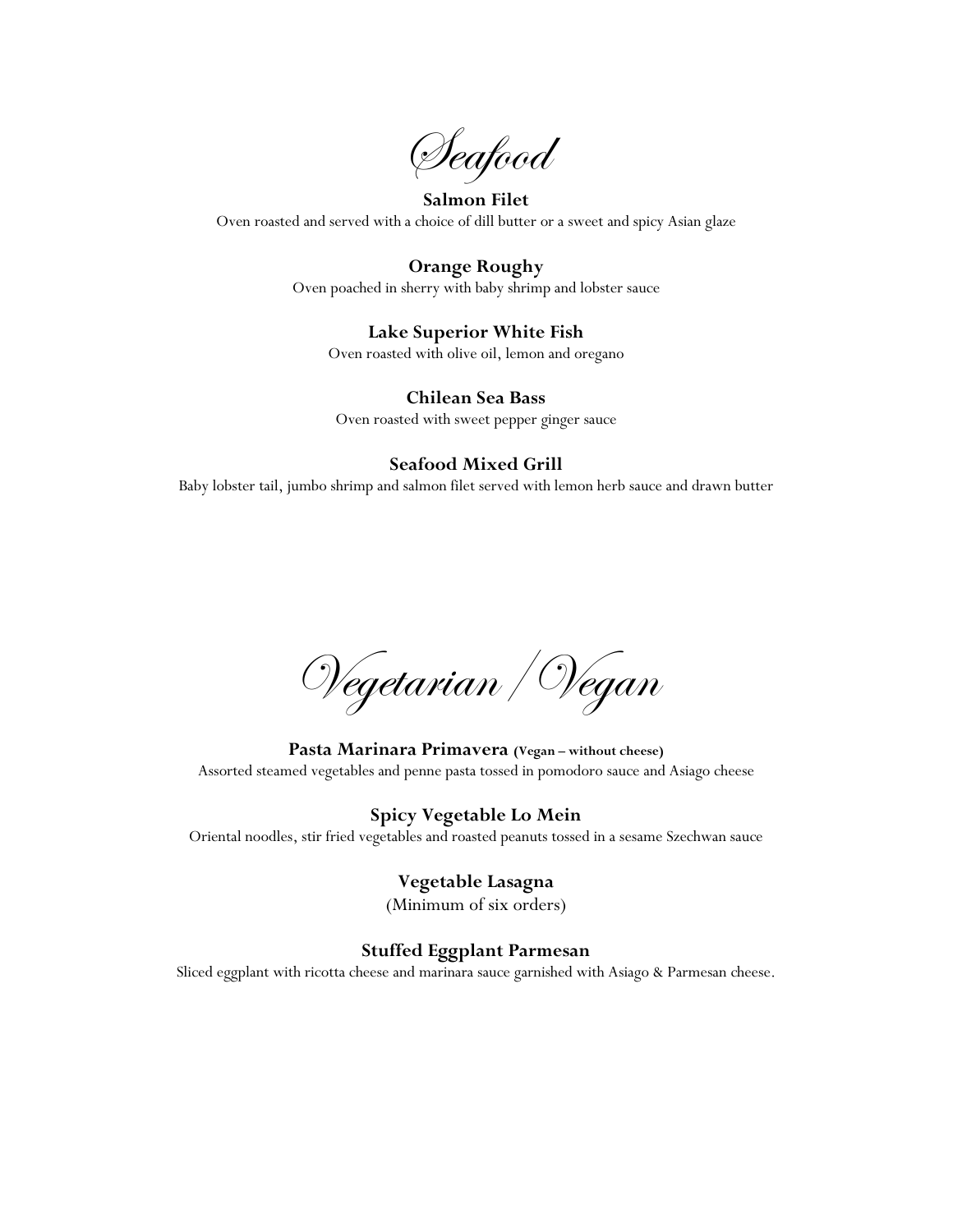Combination Entrees

**Filet Mignon & Chicken Breast** Center cut filet with oven roasted chicken medallions

**Chicken with Asparagus and Prawns** Oven roasted boneless chicken medallions and prawns with Choron sauce

> **Filet Mignon & Shrimp** Center cut filet served with two prawns

**Filet Mignon and Lobster Tail (Market Price)**

Semi Family Style

Individually Plated **Roast Sirloin of Beef and your choice of vegetable and starch** With Family Style Platters of **Herb Roasted Chicken, Pasta Marinara and your choice of Polish Sausage with Sauerkraut or Italian Sausage with Peppers**

All entrée selections include soup, salad, vegetable & starch with rolls & butter and coffee service

Children' s Selections

*Available for children under 12 years old Includes soup & dessert*

**Chicken Tenders and Fries or Hamburger and Fries**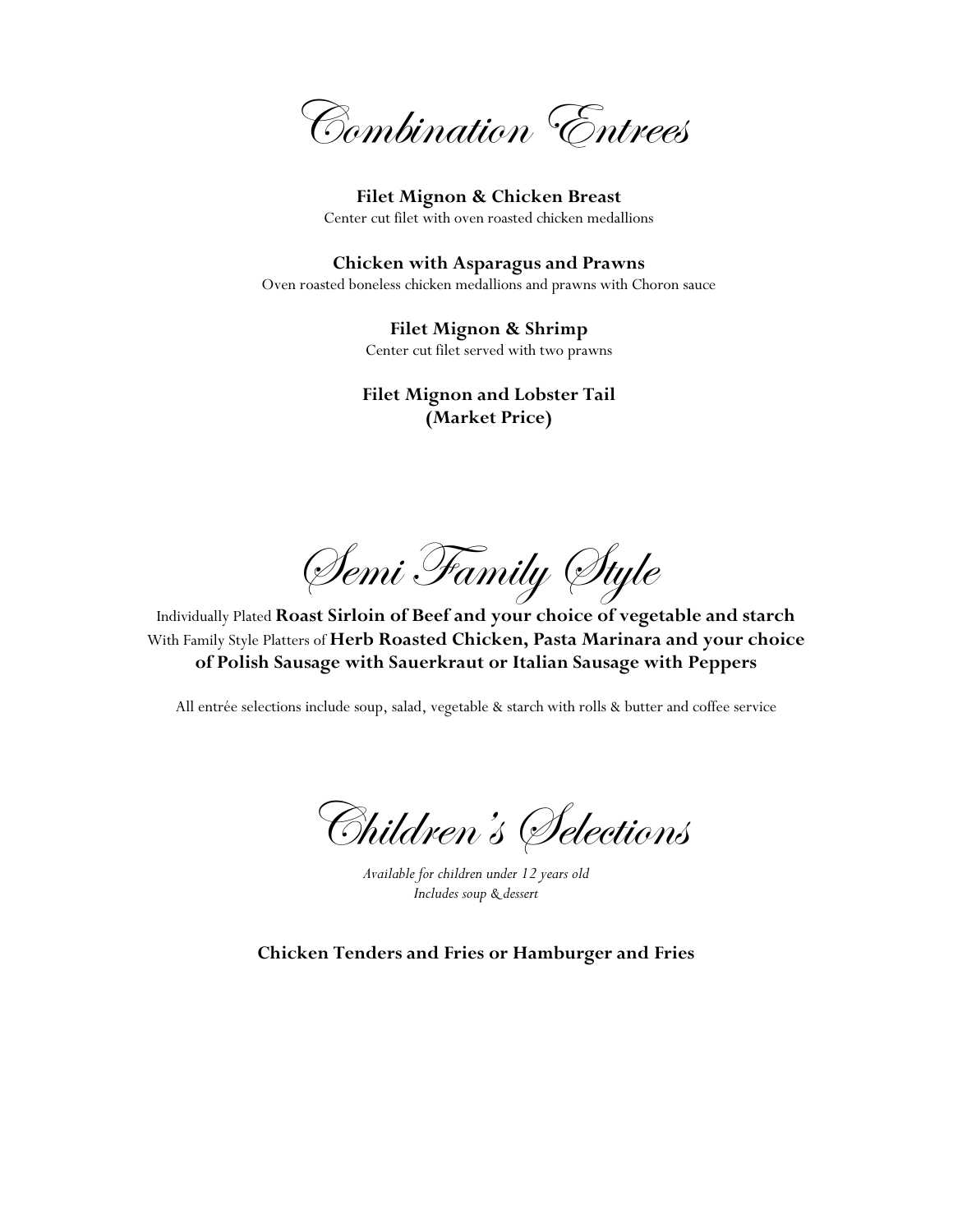Accompaniments

Please choose one from each category

Vegetables

 **Harvest Blend Vegetables Broccoli Glazed Baby Carrots Whole Green Beans with Prosciutto Sesame Herbed Sugar Snap Peas with Baby Carrots Whole Green Beans with Red Pepper & Pecan Butter Broccoli, Red Pepper & Yellow Squash Provencal**

**Blue Lake Whole Green Beans Corn O'Brien with Diced Red & Green Peppers Italian Green Beans Pea Pods, Mushrooms & Water Chestnuts Julienne Carrots & Whole Green Beans Steamed Asparagus** *(2.00 Additional)*

Starches

 **Duchess Potatoes New Red Strip Potatoes Herb Roasted Yukon Gold Potatoes Roasted Rosemary Red Skin Potatoes Baked Potato with Sour Cream Butter Whipped Potatoes Twice Baked**

**Garlic Mashed Potatoes Cheese Tortellini Marinara Mushroom Pilaf Rice Pilaf Pecan Wild Rice with Scallions & Red Peppers** 

Dessert

Included for Dessert is your Custom Wedding Cake. Carlisle will cut, plate and serve to your guests.

Additional Dessert Options

**Chocolate Mousse Parfait** *(\$1.50 additional)*

**Cheesecake with Strawberry or Blueberry sauce** *(\$3.25 additional)*

> **Tiramisu** *(\$3.25 additional)*

**Ice Cream Chocolate Tart** Vanilla ice cream served in a chocolate cup with raspberry Melba sauce & whole berry garnish *(\$2.50 additional)*

**Panna Cotta with Caramel Sauce** *(\$2.00 additional)*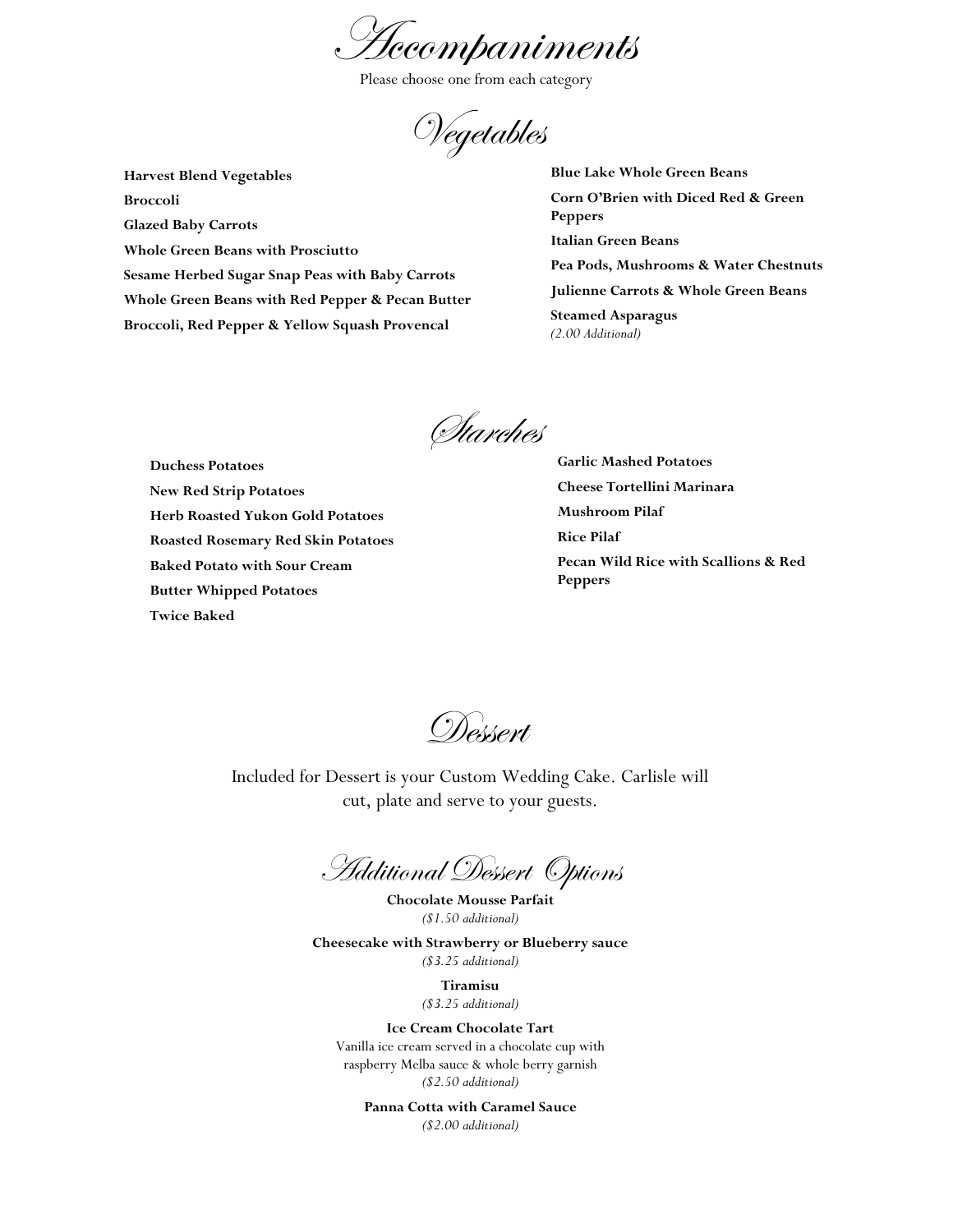Menu Enhancements

Hors d'oeuvres

selection of 4, served Butler style during cocktail hour **OR** per person for all items served Buffet style during cocktail hour

**(v)**- vegetarian

French Fried Shrimp (or) Asian Fried Shrimp **Italian Sausage Tangy Cocktail Meatballs Sweet & Spicy Plum Chicken** Fresh Iced Shrimp **Mandarin Spring Rolls (v) Vegetable Tartlets (v) Deviled Eggs (v)** Assorted Cheese Display (v) Variety of Canapés (v)

Seafood Buffet

(Minimum of 100 guests)

Includes all items in Hors d'oeuvres section above plus **Additional Half Hour of Open Bar Decorated Whole Salmon Oysters Rockefeller Raw Oysters & Clams Baked Clams Caviar**

Deluxe Hors d'oeuvres

Prices listed per person

**Spinach Cheese Blossom (v)** - **Boneless Barbecue Chicken Wings** - **Bacon wrapped Scallops- Olive, Mozzarella & Tomato Skewer**-**Crab stuffed Mushrooms- Mini Taquitos Tomatillo Sauce**-**Prosciutto wrapped Melon- Crab Cakes with Spicy Remoulade sauce-Bruschetta- Mini Quiche Lorraine-Mini Shish Kabobs (Chicken or Pork)- Tyropita or Spanakopita-Roast Sirloin of beef Carving Station- Lamb Chop Carving Station-Breaded Calamari- Breaded Jalapeño Cheese Ravioli** - **Shrimp & Chicken Pot Stickers with Plum Sauce-**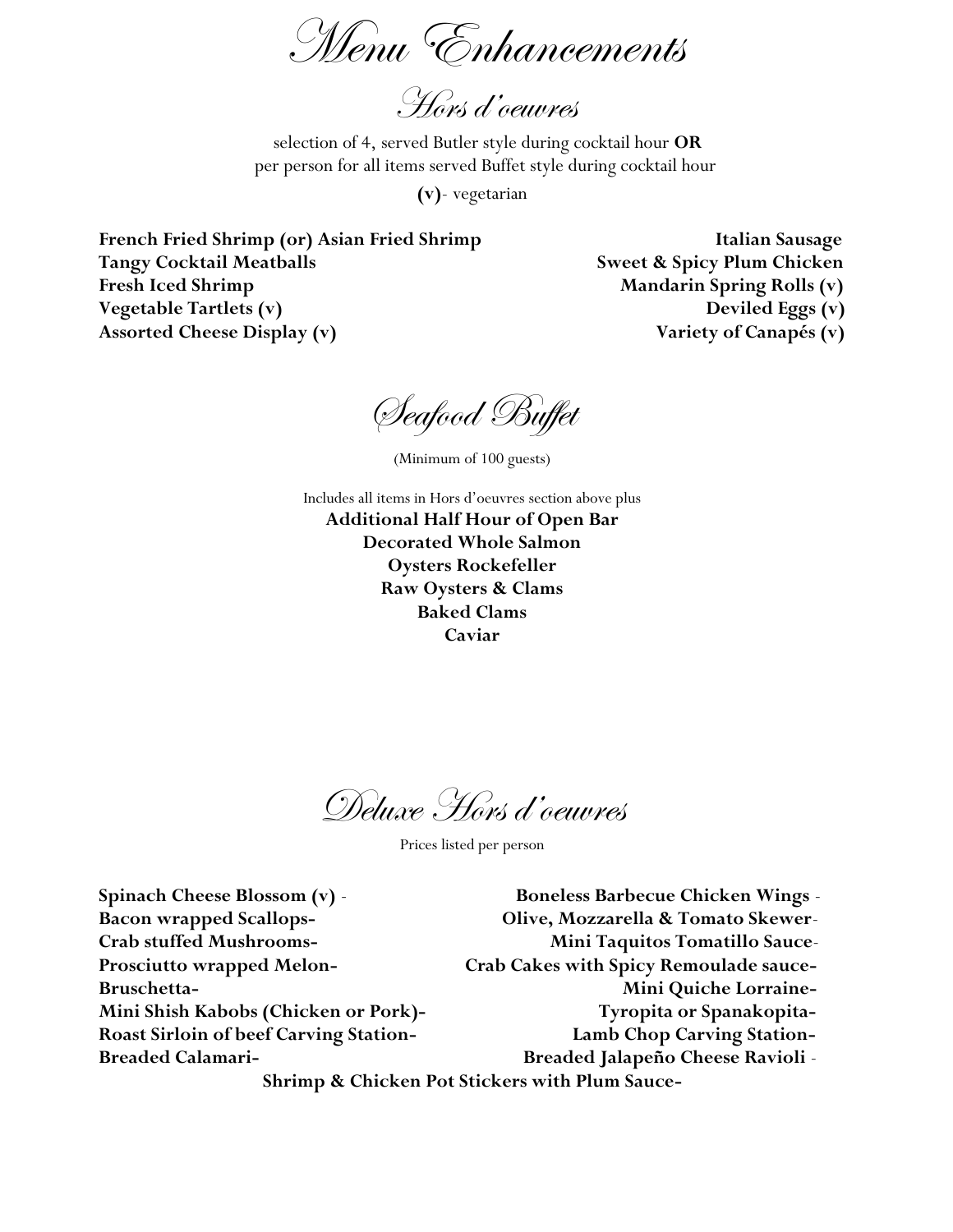Menu Enhancements

European Sweet Table

A beautifully decorated display with a variety of **Miniature French, Italian & Viennese pastries Sliced & whole seasonal fruits Silver coffee & tea service**

Deluxe Sweet Table

**Variety of freshly baked torts & cheese cakes Miniature French, Italian & Viennese pastries Sliced & whole seasonal fruits Chocolate Fondue Station Ice Cream Bar Silver coffee & tea Service**

Chocolate Fondue

**Warm dark chocolate ganache Accompanied by fresh strawberries, pineapple, bananas, marshmallows, pretzels & pound cake**

Additional Course Options

**Lemon Sorbet Intermezzo-Champagne Toast**-**Pasta Platter** choice of Marinara, Vodka or Alfredo sauces Family Style Platter- OR Stuffed Tortellini **Antipasto Platter**

Hard salami, prosciutto, capicola, provolone, fresh mozzarella ciliegine, pepperoncini, black & green olives, carrot and celery sticks

> **Seasonal Assorted Fruit Tray** - **Assorted Cheese & Cracker Tray** -

Late Night Snacks

Offer your guests a late night snack before they leave. **Italian Beef, Pizza, or Taco Bar-**

\* Final Count for Late Night Snack does **not** have to be based on your final count.